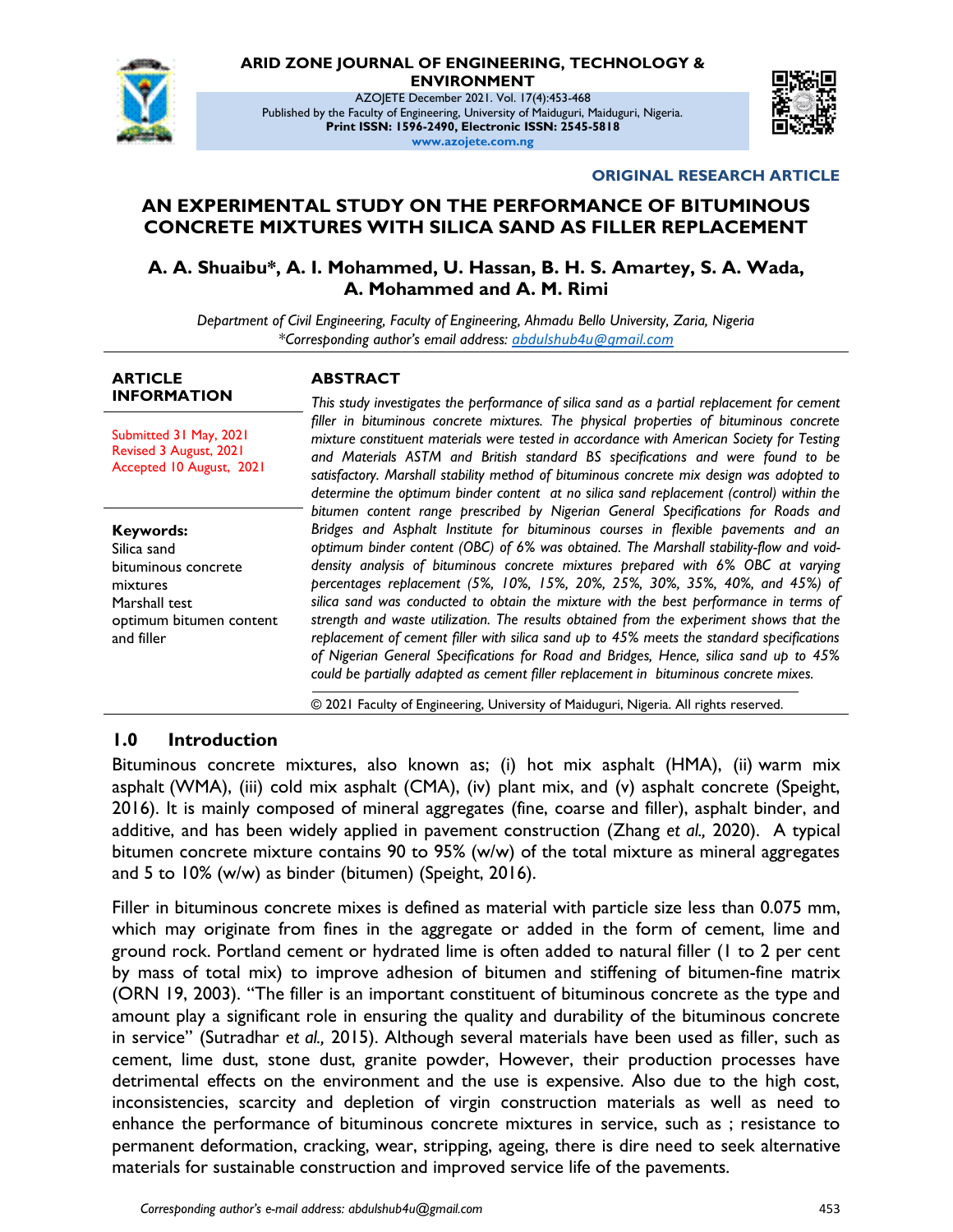Extensive research have been conducted on the incorporation of agricultural waste such as; rice husk ash, groundnut husk ash, guinea corn stalk ash, bagasse ash, mesocarp fibre ash (Boon Hoe *et al.,* 2014; Shuaibu *et al.,* 2020a; Shuaibu et al., 2020b; Murana and Sani, 2015; Shuaibu *et al.,* 2020c), industrial wastes such as fly ash, waste glass (Mistry and Roy, 2016; Simone *et al.,* 2017) as well as a blend of agricultural-industrial waste such as rice husk ash and fly ash, rice husk ash and slag (Mistry *et al.,* 2018; Akter and Hossain, 2017) in bituminous mixture. However, currently, attention has significantly shifted to the use of natural materials such as kaolin, metakaolin, waste foundry sand, foundry sand, silica sand etc; because of their abundance, low cost and pozzolanic activities.

''Silica sand consists of small grains or particles of minerals and rock fragments with quartz (composed of silica dioxide SiO<sub>2</sub>) as the dominant mineral composition'' (Duvuna and Ayuba, 2015). Thus, it is rich in silica necessary for hardness in bituminous mixes. ''Silica sand deposits are most commonly surface-mined in open pit operations or obtained as riverine surface deposit due to erosion. Also, dredging and underground mining is also employed to obtain the sand'' (Langer, 2003). Processing silica sand extracts to reduce impurities and sizing it to optimum particle size distribution is necessary for a wide range of applications (Langer, 2003).

Silica sand with an adequate quality level may be used for glass production, casting moulds in foundries, ingredients of ceramics batches, proppants in shale hydrocarbons extraction, fillers and extenders in polymers, paints and rubber, for water filtration, and many other uses (Burkowicz *et al.,* 2020). Our country Nigeria, is blessed with abundant silica sand deposits (Table 1) as cited by Chukwu (2019) in RMRDC, (2009) report.

| S/No           | State              | Location                              |
|----------------|--------------------|---------------------------------------|
| I              | Abia               | Ukwa, Aba, IsialaNgwa, Azumili        |
| $\overline{2}$ | Akwa Ibom          | Ikwo, Ukem, Ibeno                     |
| 3              | Anambra            | Onitsha, Coastal area of Ulasi River  |
| 4              | <b>Bayelsa</b>     | Sagbama, Ijaw                         |
| 5              | <b>Benue</b>       | Buruku, Gboko, Guma, Kast             |
| 6              | <b>Bornu</b>       | Dikwa, Gwoza, Jere                    |
|                | <b>Cross River</b> | Ikom, Mfamosing                       |
| 8              | Delta              | Ughelli, Aniocha, Burutu, Ethiope     |
| 9              | Enugu              | Enugu, Ekulu, Igbo Eze, Udi           |
| 10             | Gombe              | Yamaltu-Deba, Dukku                   |
| П              | <b>Imo</b>         | Ihiagwa, Obinze, Isu, Njaba           |
| 2              | <b>Jigawa</b>      | Kangama, Kasaure                      |
| 3              | Kaduna             | Kaduna                                |
| 4              | Kano               | Dambatta, Makoda                      |
| 15             | Kastina            | Zango                                 |
| 16             | Lagos              | Apapa, Badagry, Epe, Lekki            |
| 17             | Nasarawa           | Lafia, Doma, Nasarawa                 |
| 18             | <b>Niger</b>       | Gbako, Gurara, Mokwa, Bida            |
| 9              | Ondo               | Ogun waterside, Obafemi               |
| 20             | Ogun               | Igbokada, Akata, Agbala               |
| 21             | <b>Rivers</b>      | Etche, Obio, Okirika, Oyigbo          |
| 22             | Sokoto             | Sabo, BiriniWamako                    |
| 23             | Taraba             | Jalilingo, Bali, Takum                |
| 24             | Yobe               | Ngeji, Fita, Damaturu, Nguru, Tarmuwa |
| 25             | Zamfara            | Jamuri, Gumi S                        |

#### **Table 1: Silica sand deposit locations in Nigeria**

Source: RMRDC, (2009)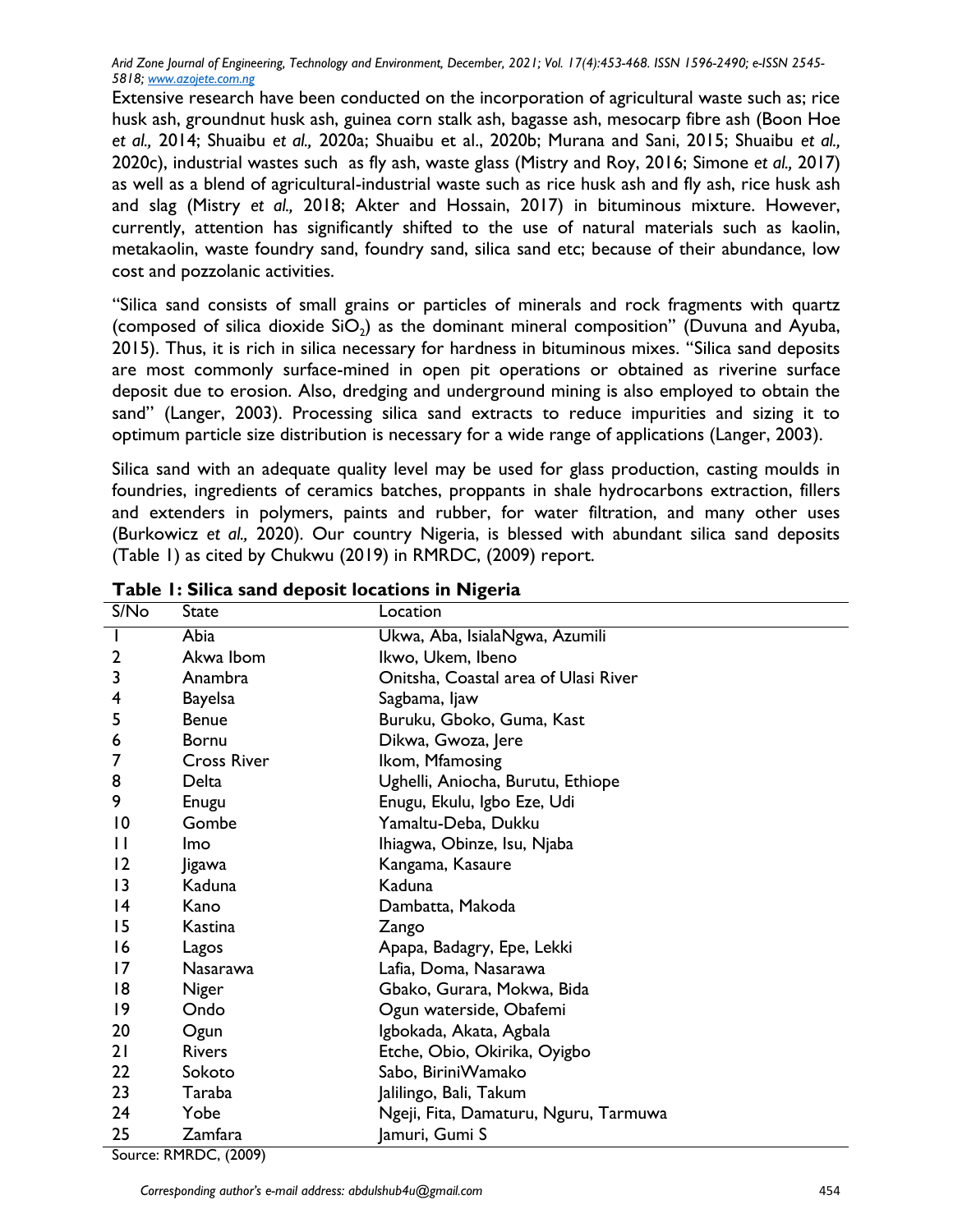''Many of the Nigerian silica sands are associated with the coastal plain of sedimentary areas of the southern parts of the country. However, few deposits of the sand occur in the northern regions of the country as seen in Table 1 above (Chukwu, 2019)''.

Despite the huge deposits of silica sand in almost all Nigerian States, there are currently very scarce studies that have incorporated silica sand into bituminous concrete production in Nigeria. Employing silica sand as an admixture in bituminous concrete production will improve pavement performance and lead to the development of locally available materials for sustainable concrete production. This in turn will reduce cost and burden placed upon conventional construction materials.The aim of the current study is to experimentally evaluate the performance of bituminous concrete mixtures with the incorporation of silica sand as filler in wearing surfaces.

The above aim was achieved through the following objectives:

- i. Determination of physical properties of mineral aggregates (fine, coarse), bitumen, and cement to ascertain their suitability for use in the bituminous concrete production;
- ii. Determination of the chemical properties (oxide composition) of silica sand using x-ray fluorescence and classify it based on ASTM C618, (2003) classification of pozzolanas;
- iii. Determination of OBC necessary for the production of bituminous concrete and find out the effect of adding the different percentage of silica sand on the stability-flow as well as void-density properties of bituminous concrete to be used in highway wearing course using the OBC.

# **2. Materials and Methods**

## **2.1 Materials**

Materials used in the mix design of bituminous concrete include:

i. Filler materials (Silica sand and Portland cement),

ii. Aggregates (fine and coarse) and

iii. binder (bitumen).

The aggregates (fine and coarse) were locally sourced from Nagarta quarry, along Sokoto Road, Zaria, Kaduna State. The Cement which is Dangote 3X brand was obtained from open market, Zaria, Kaduna State. The bitumen used was obtained from Gidan Coal tar adjacent to NARICT, Basawa, Zaria, Kaduna State. Silica sand was obtained from Babban Mutum in Daura, Katsina State.

# **2.2 Methods**

Physical properties tests were conducted on bitumen, aggregates, cement, bitumen, silica sand as well as marshall test on bituminous concrete mixes in the Department of Civil Engineering, Ahmadu Bello University, Zaria, except oxide composition of Silica sand that was conducted in Chemistry Department, Ahmadu Bello University, Zaria. The test carried out on the constituent materials of bituminous mixture and code specifications are as follows:

# *2.2.1 Test on coarse aggregates*

Test conducted on coarse aggregates are; aggregate impact value/hardness test (BS 812 part 111, 1990), aggregate crushing value (BS 812 part 112, 1990), aggregate specific gravity (ASTM, C128, 2001), size and gradation analysis (BS 812-103.2, 1985) and water absorption (BS 812 2, 1995).

# *2.2.2 Test on fine aggregates*

The tests conducted on the fine aggregates are; specific gravity (ASTM C127, 2005), sieve analysis (BS 812-103.2, 1985), and water absorption (BS 812 3, 1995).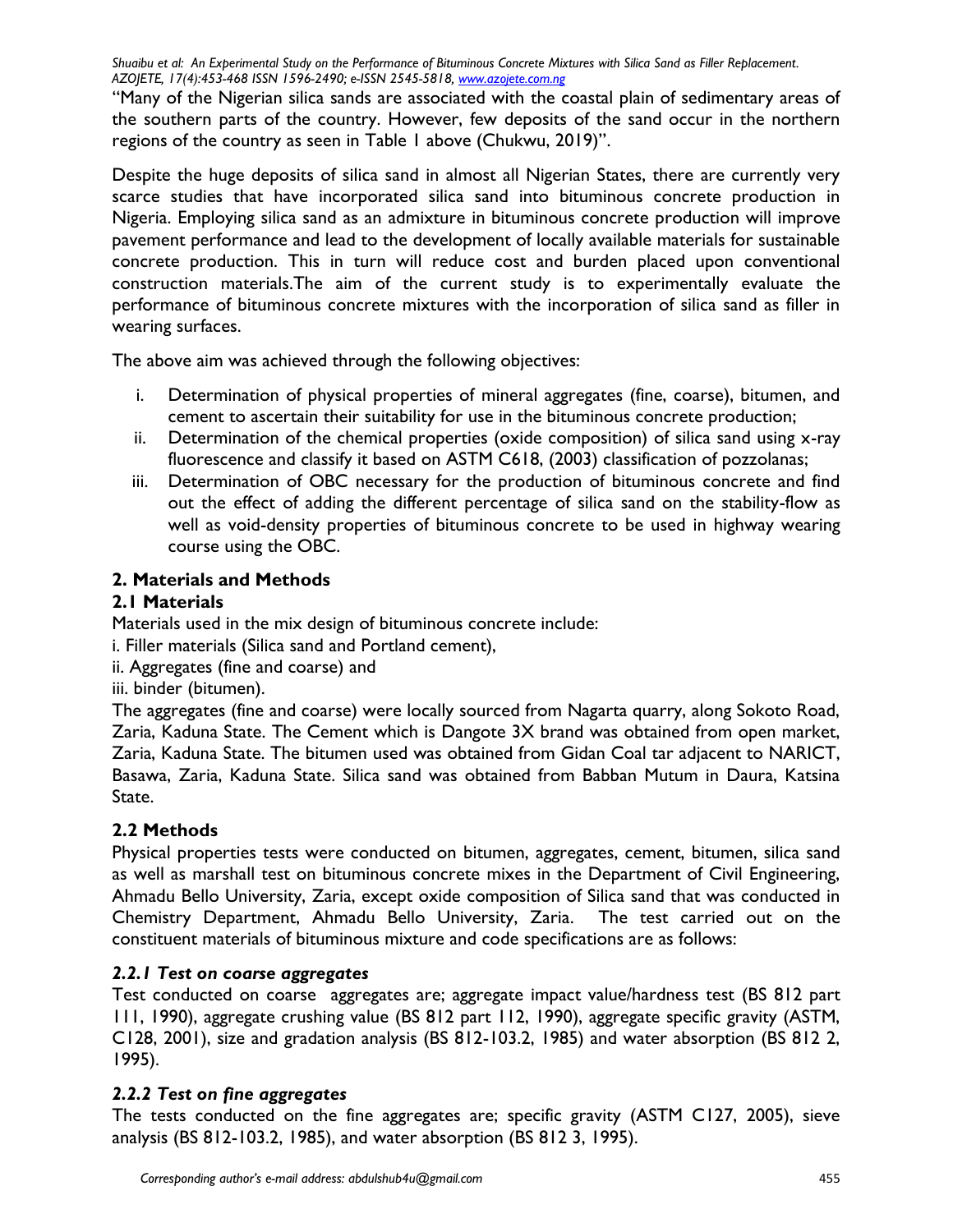#### *2.2.3 Test on Mineral aggregate (cement and silica sand)*

Test on cement are; Initial and final setting time (BS EN 196 part 3, 1995), Soundness test (BS EN 196 part 3, 1995), and specific gravity (ASTM C188, 2017).

Test on silica sand are; bulk relative density (ASTM D854, 2014), and specific density (ASTM D854, 2014). Another test carried out on the silica sand is X-ray Fluorescence (XRF) to determine the oxide composition. Oxide composition analysis was carried out using in an energy dispersive spectrometer designed for detection and measurement of elements in a sample according to BS EN 196-2 (1995) in the Department of Chemistry, Ahmadu Bello University, Zaria. Furthermore, the classification of the silica sand into the pozzolana group was done based on ASTM C618, (2005) specifications.

## *2.2.4 Test on Bitumen*

Tests on bitumen are: Penetration test (ASTM D5, 2005), Solubility test (ASTM D2042, 2015), Ductility test (ASTM D113, 2007), Flash and fire point test (ASTM D92, 2005), Specific gravity test (ASTM D70, 2003) and softening point (ASTM D36, 2006).

## **2.3 Optimum binder content (OBC)**

To determine the optimum binder content, the relationships between binder content and the properties of bituminous concrete mixtures such as stability, flow, bulk density, voids filled with bitumen (VFB), void in mineral aggregate (VMA), and void in the mix (VIM) at no silica sand replacement (control) were established. Three (3) specimens each were prepared for five bitumen content (4.5, 5.0, 5.5, 6.0, and 6.5 %) in accordance with Asphalt Institute (1994) and FMWH, (1997) specifications. The optimum binder content is calculated as the average binder content for maximum density, maximum stability, and specified percentage air voids in the total mix.

#### **2.4 Marshall test specimen preparation**

Asphalt Institute (1994) and FMWH, (1997) recommendations were used to prepare standard specimens with 1200g weight, 101.5 mm diameter, and 63.5 mm height compacted with 75 hammer blows on each side to simulate heavy traffic situation. To obtain the optimum blend of cement-silica sand in bituminous mixtures, various percentage replacement by weight (5%, 10%, 15%, 20%, 25%, 30%, 35%, 40%, and 45%) of cement with silica sand was used to produced bituminous mixes. The specimens were tested for bulk specific gravity in accordance with ASTM D1559 (2000).

Furthermore, the specimens were kept immersed in water in a thermostatically controlled water bath at 60°C for 30 to 40 minutes before been transferred within 30 seconds to the Marshall test head and tested for Marshall stability and flow in accordance with ASTM D1559 (2000). Also, void analysis such as; Compacted Density of the Mix (CDM), void in mineral aggregate (VMA), void in mix (VIM) and void filled with bitumen (VFB) was carried out. Theoretical Maximum Specific Gravity of the Mix (Gmm) were determined using ASTM D 2041-95 and Bulk Specific Gravity or Compacted Density of the Mix (CDM) using ASTM D1188-96. ASTM D3203-94 was used to estimate Void in the Mix (VIM). ASTM D1559 (2004) was used to determine the stability and flow of specimens. Marshall stability-flow and voiddensity analysis were performed and checked against the limits specified by the Nigerian General Specifications for Roads and Bridges (FMWH, 1997) for use as wearing course of the heavily-trafficked road.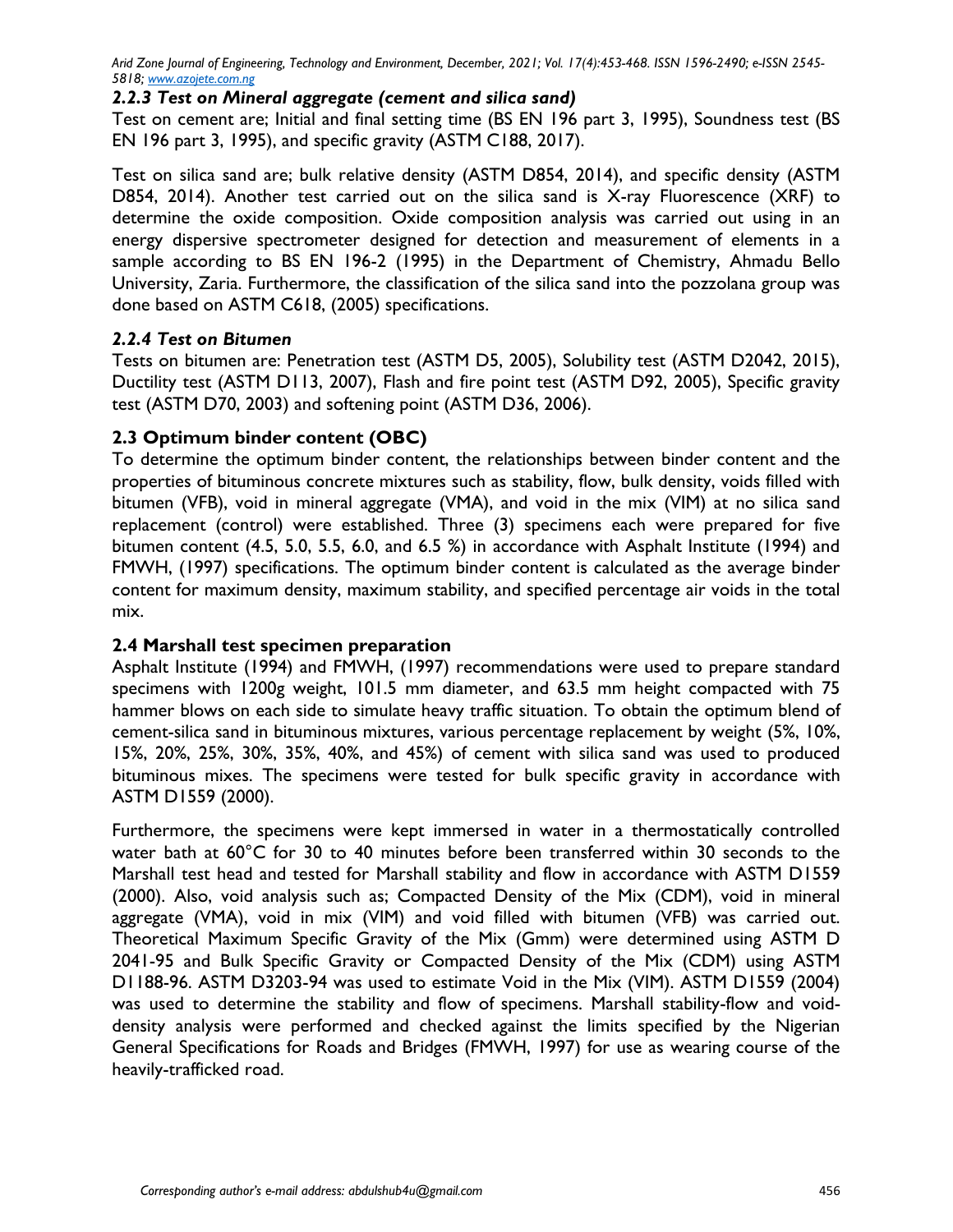# **3. Results and Discussion**

## **3.1 Result of test on aggregates**

Table 2 shows the results of the physical properties test on the aggregates (coarse and fine aggregates), standard specifications used for each test, and results obtained.

| Property                      | Code Specifications     | Results<br>obtained | Code<br>limits | Remarks |
|-------------------------------|-------------------------|---------------------|----------------|---------|
| Aggregate crushing value (%)  | BS 812 part 12 (1990)   | 20                  | Max. 25        | OK      |
| Aggregate impact value (%)    | BS 812 part III (1990)  | 22.2                | Max. 25        | OK      |
| Specific Gravity (Coarse)     | <b>ASTM C127 (2005)</b> | 2.61                | 2.55-2.75      | OK      |
| Specific Gravity (Fine)       | <b>ASTM C128 (2001)</b> | 2.63                | 2.55-2.75      | OK      |
| Water absorption (coarse) (%) | BS 812 Part 2, (1990)   | 0.45                | $\leq$ 2       | OK      |
| Water absorption (fine) (%)   | BS 812 Part 3, (1990)   | 8.62                | $<$ 15         | OK      |

|  | Table 2: Aggregates physical properties |  |  |
|--|-----------------------------------------|--|--|
|--|-----------------------------------------|--|--|

From Table 2, all the results obtained from the tests conducted on aggregates fall within the specified limits provided in the specification of codes, therefore, the aggregate meets the requirement for use for the design of bituminous concrete mixtures.

## **3.2 Results of particle size distribution for aggregates**

Aggregate grading is a very crucial factor in ascertaining the bond, interlocking packing and packing density The nature of the aggregate skeleton imparts greatly on the strength and resistance of the finished product in service (Otuoze and Shuaibu, 2017). Figures 1 and 2 shows the results of the gradation of the aggregates (fine and coarse) used in this study. Materials retained on sieve 2.36 mm are referred to as coarse aggregates while those that pass sieve 2.36 mm but retained in sieve 0.075 mm are referred to as fine aggregates (Shuaibu *et al.,* 2020a). The grading of each of these constituent materials is very cardinal in ensuring a mix of desired engineering properties is obtained.



**Figure 1:** Particle size distribution curve for coarse aggregate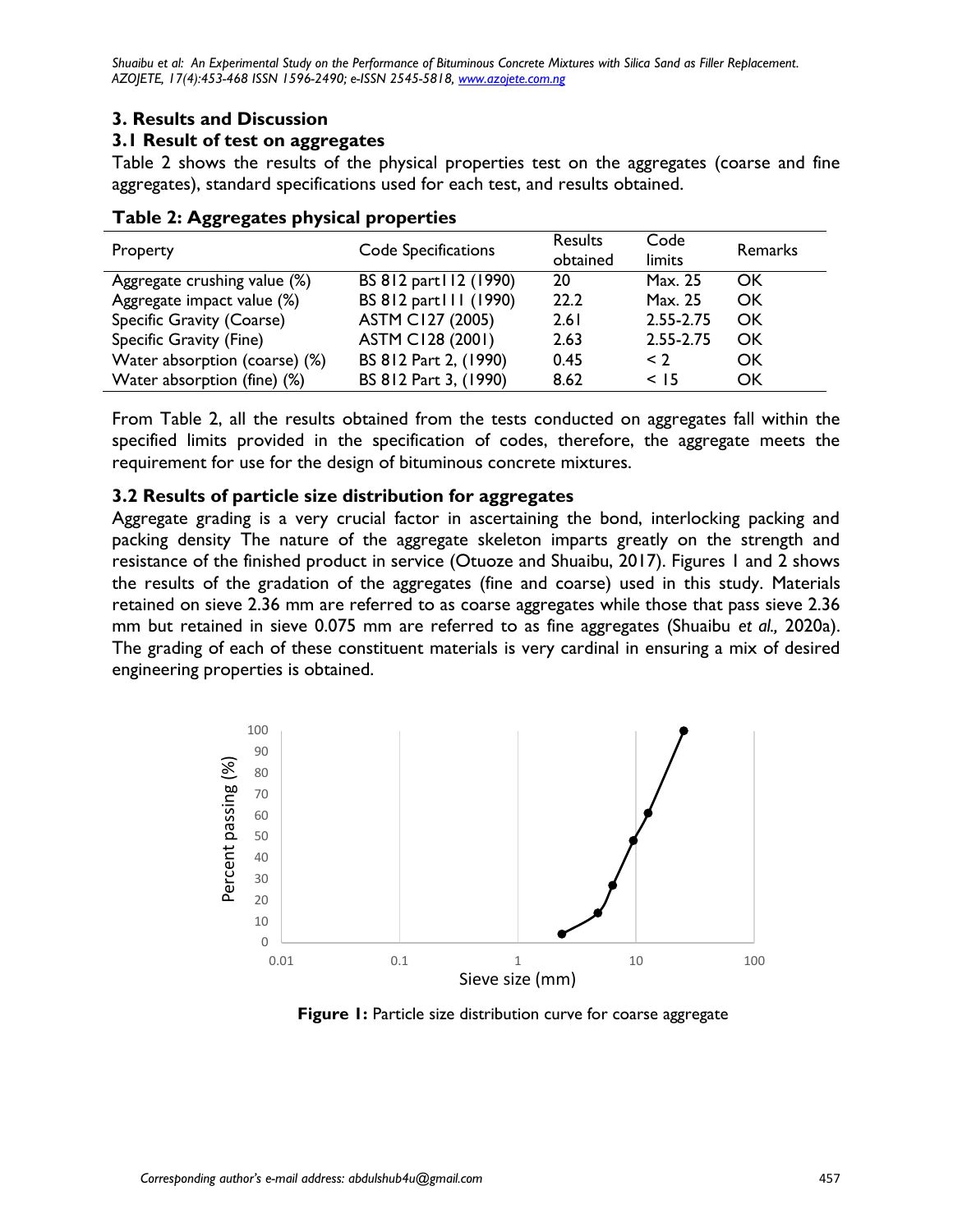

**Figure 2:** Particle size distribution curve for fine aggregate

The results of the particle size distribution (Figures 1 and 2) obtained for the fine and coarse aggregates shows that the aggregates are well-graded and satisfy the specifications of BS 812- 103.2, (1985). Thus, suitable for the production of bituminous mixtures.

#### **3.3 Results of test on Bitumen**

The test results on the physical properties test on bitumen are shown in Table 3. The results obtained fall within the limits of the ASTM code specifications, therefore, the bitumen can be adjudged suitable for use in the production of bituminous mixtures.

| <b>Test Conducted</b>                      | ASTM code             |      | Results Code Limits Remarks |           |
|--------------------------------------------|-----------------------|------|-----------------------------|-----------|
| Penetration at 25°C, 0.1mm                 | ASTM D5, (2005)       | 87.2 | $80 - 100$                  | OK.       |
| Flash & Fire Point (min)                   | ASTM D92, (2005)      | 252  | Min. 232                    | OK        |
| Solubility in trichloroethylene, (%)       | ASTM D2042, (2015)    | 99   | 99                          | OK        |
| Specific gravity at $25^{\circ}$ C, (g/cc) | ASTM D70, (2003)      | 0.98 | $0.97 - 1.02$               | OK        |
| Ductility at 25°C, cm                      | ASTM D113, (2007)     | 115  | Min. 100                    | OK        |
| <b>Softening Point</b>                     | ASTM D36/D36M, (2009) | 49.5 | 46-56                       | <b>OK</b> |

#### **Table 3: Preliminary test results on bitumen**

#### **3.4 Results of test on filler (Silica sand and cement)**

Test on the physical properties of cement and silica sand was performed. In addition, chemical properties of silica sand was performed to check the oxide composition necessary for classification into the groups of pozzolanas. The results obtained are as follows:

#### *3.4.1 Physical properties of silica sand*

Table 4 and 5 present the results of the physical and chemical properties test on silica sand respectively. The physical properties (specific gravity and water absorption) obtained were compared to the code limits. The results obtained meet the limits of the code specifications. It is important to state at this point that for any material to be used as filler in bituminous mixtures more than 75 per cent of such material must pass through 0.075mm sieve and the silica sand meet these requirements.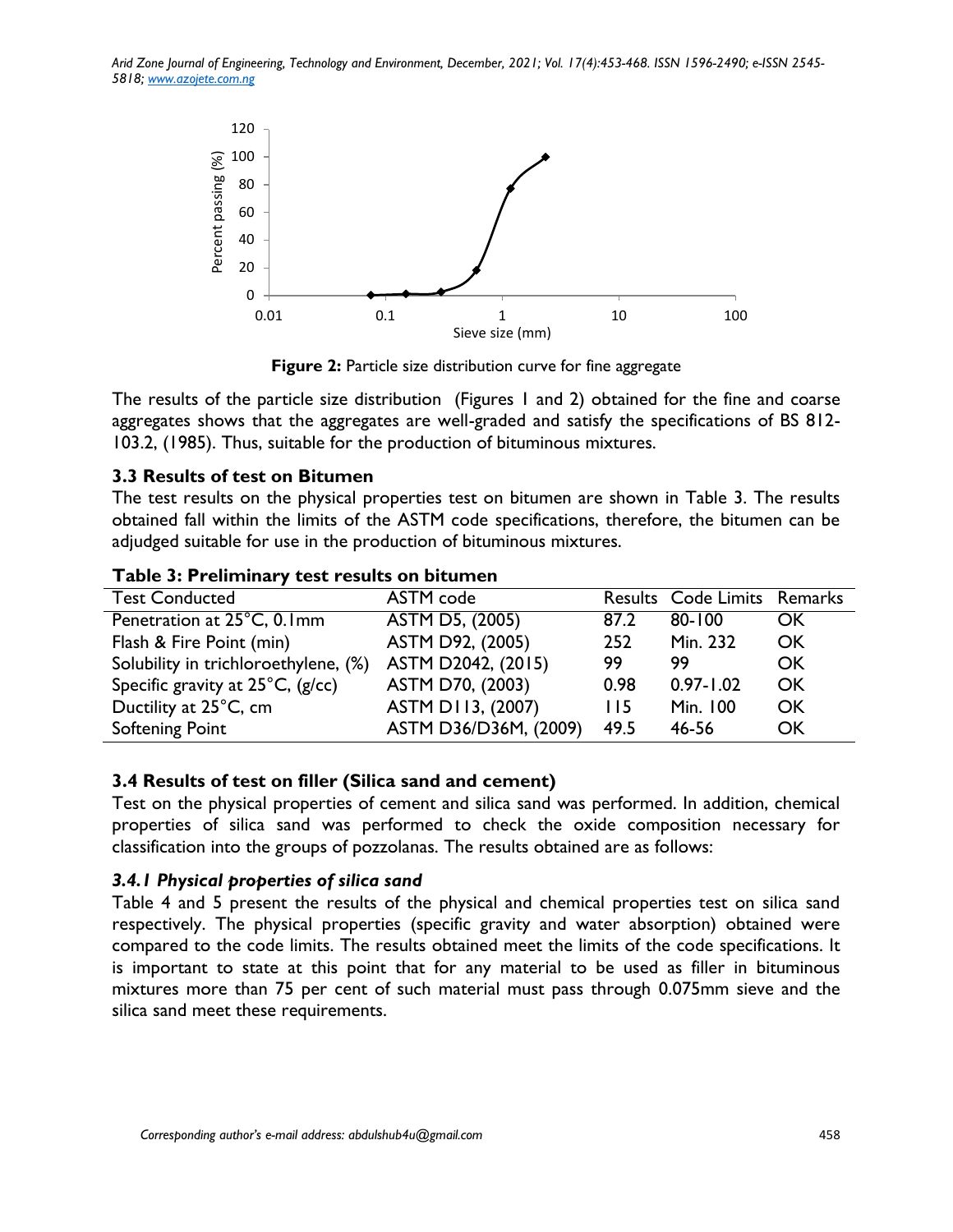| <b>Test conducted</b> | Code used               | <b>Results</b> | Code Limits | <b>Remarks</b> |  |  |
|-----------------------|-------------------------|----------------|-------------|----------------|--|--|
| Specific gravity      | <b>ASTM C128 (2001)</b> | 2.5            | 2.55-2.75   | OK             |  |  |
| Water absorption (%)  | BS 812 Part 3, (1990)   | 8.92           | $<$ 15      | OK             |  |  |

#### **Table 4: Physical properties of Silica Sand**

## *3.4.2 Oxide Composition of Silica Sand*

Table 5 shows the oxide composition of silica sand used in this study. The composition of the various oxides present in silica sand including the portion of loss on ignition to give a total of 100%. It is worth mentioning that the high  $SiO<sub>2</sub>$  content above 95% is what make the silica sand special.

| Oxide                             | Composition (%) | Oxide                     | Composition (%) |
|-----------------------------------|-----------------|---------------------------|-----------------|
| Sodium Oxide (Na <sub>2</sub> O)  | 0.066           | Sulphur trioxide $(SO_3)$ | 0.659           |
| Magnesium oxide (MgO)             | 0.313           | Chloride (CI)             | 0.046           |
| Aluminium oxide $(Al, O_3)$       | 5.913           | Potassium oxide           | 0.198           |
|                                   |                 | (K, O)                    |                 |
| Silicon dioxide $(SiO2)$          | 91.221          | Calcium oxide (CaO)       | 0.062           |
| Diphosphorus pentoxide $(P_2O_5)$ | 0.406           | Tetanium dioxide          | 0.729           |
|                                   |                 | (TiO <sub>2</sub> )       |                 |
| Chromium III oxide $(Cr_2O_3)$    | 0.002           | Manganese III oxide       | 0.009           |
|                                   |                 | (Mn, O <sub>3</sub> )     |                 |
| Iron oxide ( $Fe2O3$ )            | 0.317           | Zinc oxide (ZnO)          | 0.000           |
| Strontium oxide (SrO)             | 0.005           | Loss on ignition (LOI)    | 0.054           |

#### **Table 5: Chemical composition of silica sand**

Based on the ASTM C 618, (2005) in Table 6 classification, the summation of Silica (SiO<sub>2</sub>), Alumina (Al<sub>2</sub>O<sub>3</sub>), and (Fe<sub>2</sub>O<sub>3</sub>) present in silica sand was compared to that of the code and the class of pozzolana which silica sand belongs to was deduced. From Table 5, the summation of these oxides in silica sand is 97.451%. i.e. (91.221+ 5.913+ 0.317). Also considering the low value of SO<sub>3</sub> (≤ 5 %), silica sand can be classified as pozzolana in group N or F.

#### **Table 6: ASTM C 618, (2005) Classification of Pozolana**

| <b>Class</b> |      |             | Test result |
|--------------|------|-------------|-------------|
|              |      |             |             |
|              |      |             |             |
|              |      |             |             |
|              |      | 5.0         | 0.659       |
|              | 70.0 | 70.0<br>5.0 | 50.0 97.451 |

## **3.4.3** *Results of test on Cement*

The results of the physical properties tests carried out on the cement are presented in Table 7. It can be seen that the cement used in this study meet all the code specified limits of Portland cement, Thus, it can be concluded that the Dangote 3x brand of cement used in this study is Portland cement.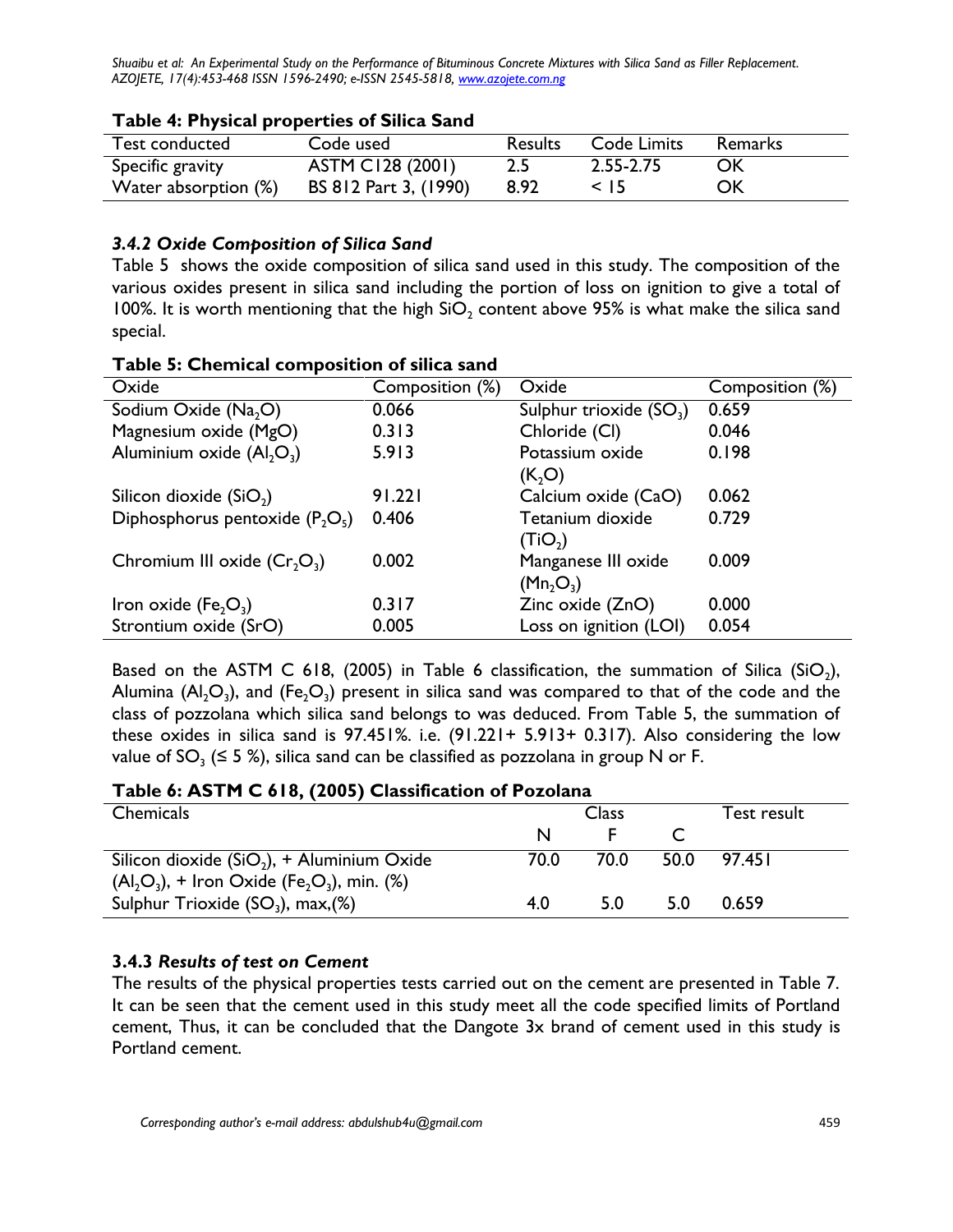| Test                                     | Code used                | <b>Results</b> | Code limits | Remarks |
|------------------------------------------|--------------------------|----------------|-------------|---------|
| <b>Initial Setting Time</b><br>(minutes) | BS EN 196 part 3, (1995) | 125            | > 45        | OK      |
| Final Setting Time (hr)                  | BS EN 196 part 3, (1995) | $3.42$ hrs     | $<$ 10 hrs. | OK      |
| Soundness (mm)                           | BS EN 196 part 3, (1995) | 3.0            | < 10        | OK      |
| <b>Specific Gravity</b>                  | ASTM 188, (2017)         | 3.10           | 3.15        | OK      |

### **Table 7: Physical properties of cement**

#### **3.5 Aggregate Proportioning and Blending for production of bituminous mix**

The aggregates materials were sampled according to the recommendation of BS EN932-1 (1996) and particle size distribution was conducted according to BS EN 933-1 (2012). To obtain proportion and blending of individual constituent material; coarse aggregate (material retained on 4.75 mm sieve with a maximum aggregate size of 25 mm), fine aggregate (material passing 4.75 mm sieve and retained on 200 μm sieve), and mineral filler (material passing 200 μm sieve) necessary for the production of the bituminous concrete mix were achieved by trial and error and blended until an all-in-aggregate satisfying code requirement is obtained as presented in Table 8 below.

The results of combined material mixes fall within the lower and upper limits specified by Asphalt Institute (1997), thus, adjudged suitable for use in the production of bituminous concrete mixtures that meets strength and durability requirements in practice.

| <b>BS Sieve</b> | Percentage   | Cumulative percentage | Cumulative                | Asphalt Institute, |
|-----------------|--------------|-----------------------|---------------------------|--------------------|
| size (mm)       | retained (%) | retained (%)          | percentage passing $(\%)$ | (1997)             |
| 25.4            |              |                       | 100                       | 100                |
| 19.05           | 6.6          | 6.6                   | 93.4                      | $90 - 100$         |
| 12.7            | 14.9         | 21.5                  | 78.5                      |                    |
| 9.52            | 7.2          | 28.7                  | 71.3                      | $56 - 80$          |
| 6.32            | 11.7         | 40.7                  | 59.3                      |                    |
| 4.76            | 7.2          | 47.6                  | 52.4                      | $35 - 65$          |
| 2.36            | 5.6          | 53.2                  | 46.8                      | $23 - 49$          |
| 1.18            | 10.8         | 64.0                  | 36.0                      |                    |
| 0.6             | 22.4         | 86.4                  | 13.6                      |                    |
| 0.3             | 5.9          | 92.3                  | 7.7                       | $5 - 19$           |
| 0.15            | 0.7          | 93.0                  | 7.0                       |                    |
| 0.075           | 0.4          | 93.4                  | 6.5                       | $2 - 8$            |
| Pan             | 6.5          | 99.9                  | 0.1                       |                    |

**Table 8: Result of the combined material mix (coarse aggregate, fine aggregate, and silica sand/cement) with limits of code specifications**

## **3.6 Determination of Optimum Binder Content (OBC)**

To obtain the optimum binder content necessary for the asphalt paving mixtures at different silica sand replacements, the relationships between binder contents and the properties of bituminous mixtures such as stability, flow, and bulk density, void in mix, void in mineral aggregate, and void filled with bitumen at no replacement (control) were established. Three samples were produced at each bitumen content (5, 5.5, 6, 6.5, 7.0%) as specified by Asphalt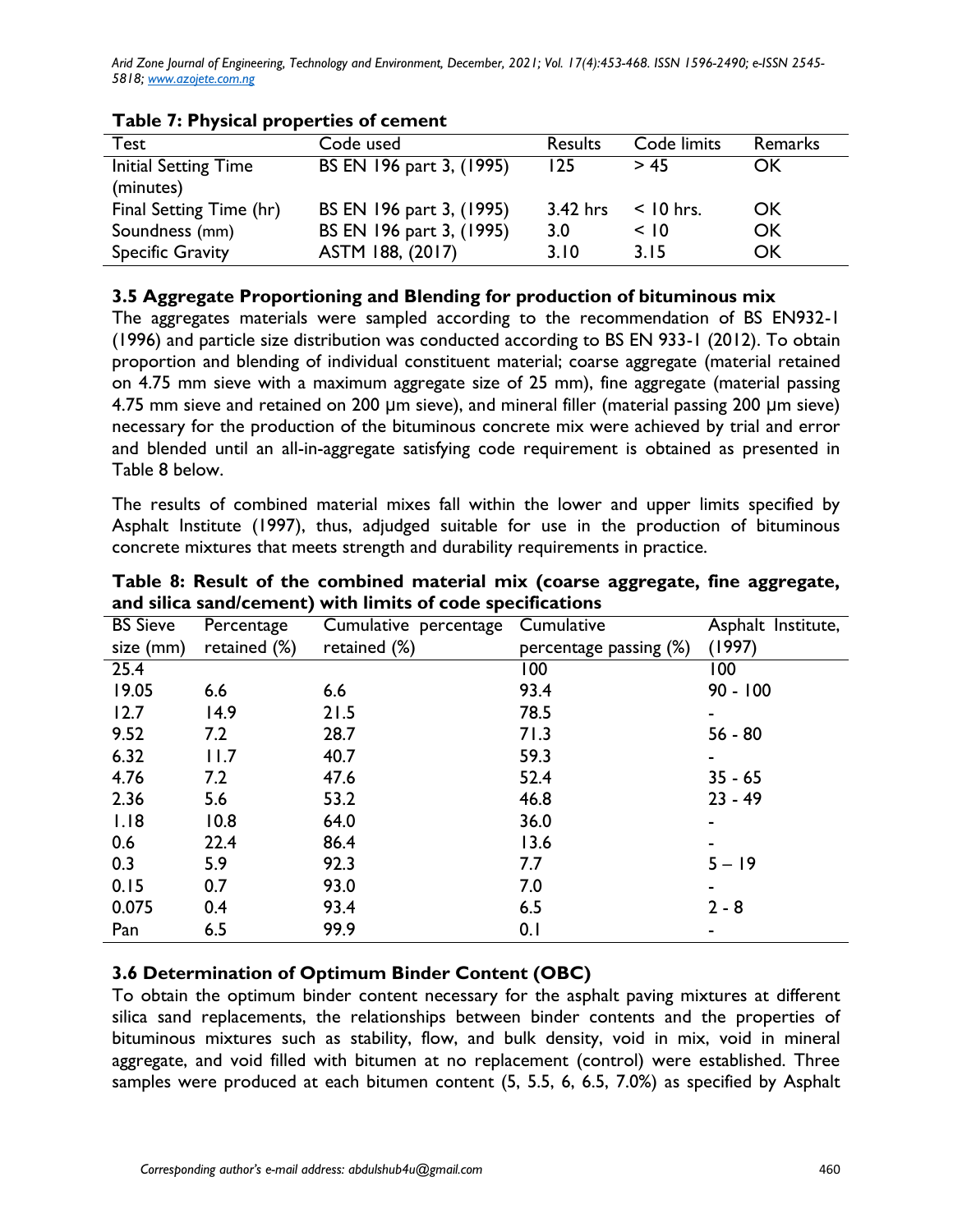Institute (1997) and ORN 19, (2003) and the average of the results obtained for the strength and void properties are presented in Table 9.

| <b>Bitumen</b><br>Content (%) | Stability (kN) | Flow<br>(mm) | <b>Bulk specific</b><br>gravity $(G)$ (g/cm <sup>3</sup> ) | VIM(%) | <b>VMA (%)</b> | <b>VFB (%)</b> |
|-------------------------------|----------------|--------------|------------------------------------------------------------|--------|----------------|----------------|
| 5.0                           | 8.30           | 2.40         | 2.29                                                       | 6.30   | 18.00          | 68.60          |
| 5.5                           | 8.45           | 3.10         | 2.31                                                       | 5.00   | 18.00          | 75.30          |
| 6.0                           | 8.51           | 4.23         | 2.24                                                       | 3.00   | 17.30          | 84.70          |
| 6.5                           | 8.10           | 6.84         | 2.33                                                       | 2.40   | 17.90          | 91.60          |
| 7.0                           | 7.81           | 8.16         | 2.31                                                       | 2.80   | 19.20          | 93.00          |

**Table 9: Summary of the Marshall Test Results for Control Specimens**

The optimum binder content is calculated as the average binder content that corresponds to maximum stability, maximum unit weight, and 4 % air voids.

- **•** Bitumen content at the maximum stability =  $5.5\%$
- **•** Bitumen content at the maximum value of bulk density  $= 6.5\%$
- Eitumen content at 4 % air voids =  $5.25$  % (obtained by interpolation from table 6)

Thus, Optimum Bitumen Content (OBC) = 5.5 + 6.5 + 5.25 /3 = 5.75%

An optimum binder content of 6.0% was adopted for the production of bituminous concrete mixtures at varying silica sand/cement contents. The OBC used in this study is within the limits of 5.0 – 8.0% specified by FMWH, (1997).

## **3.7 Marshall test results for various replacements of cement with Silica sand at optimum binder content**

Figures 3 to 8 show the results of Marshall stability-flow, and void-density properties at various percentage replacement by weight of Portland cement with silica sand (5%,10%,15%, 20%,25%, 30%,35%, 40%, and 45%) using the optimum binder content of 6%.



**Figure 3:** Variation of stability with silica sand content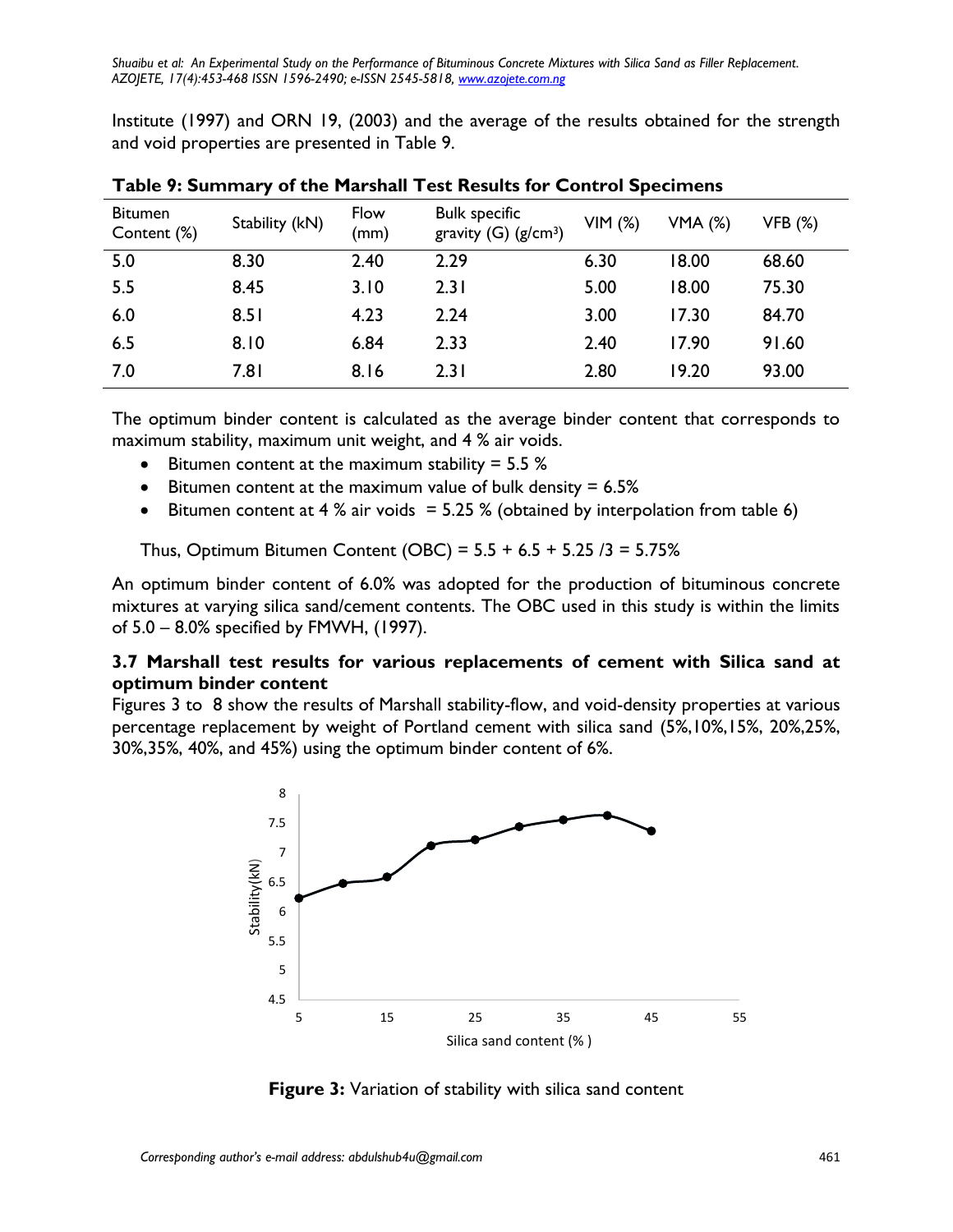Figure 3 shows the variation of Marshall Stability with different silica sand content. Marshall Stability is a measure of HMA resistance to deformation and distortion under traffic loading. This resistance is mainly derived from cohesion (provided by the binder material) and internal friction (provided by interlocking and frictional resistance of aggregates) (Shuaibu *et al.,* 2020b). From Figure 3, the Marshall stability increases with the increase in the silica sand content. This could be attributed to the ability of silica sand to fill void spaces in the bituminous concrete mix by gaining increased contact points with other constituent materials, thereby, resulting in a denser mix. Also, the presence of high content of  $Si<sub>o</sub>$  enhances hardness. It should be noted that at silica sand content above 40%, the stability started dropping and this could be attributed to excess silica sand content in excess of the optimum which resulted in weak cohesion. However, the Marshall stability results obtained at all the silica sand contents satisfied the requirements for Nigerian Specification for roads and bridges (FMWH, 1997).



**Figure 4:** Variation of flow with silica sand content

Figure 4 shows the result of flow variation at varying silica sand content. Flow is the measure of flexibility by the change in diameter of the test sample in the direction of load application between the start of loading and the time of maximum load (Shuaibu *et al.,* 2019). The flow value increases gradually at 5% (2.97mm) silica sand content until it peaked at 25% (3.8mm) silica sand content, then, it gradually started to decrease. The initial increase in flow could be due to the insufficient content of silica sand in the mix to retard the flow. However, as the silica sand content increases, the stiffening of filler-bitumen mastic occurred, consequently reducing the flow. The flow values obtained at all the silica sand contents falls with the 2 to 4mm Nigerian General Specifications for Roads and Bridges specification FMWH, (1997) margin for use in wearing course of the heavy-trafficked road.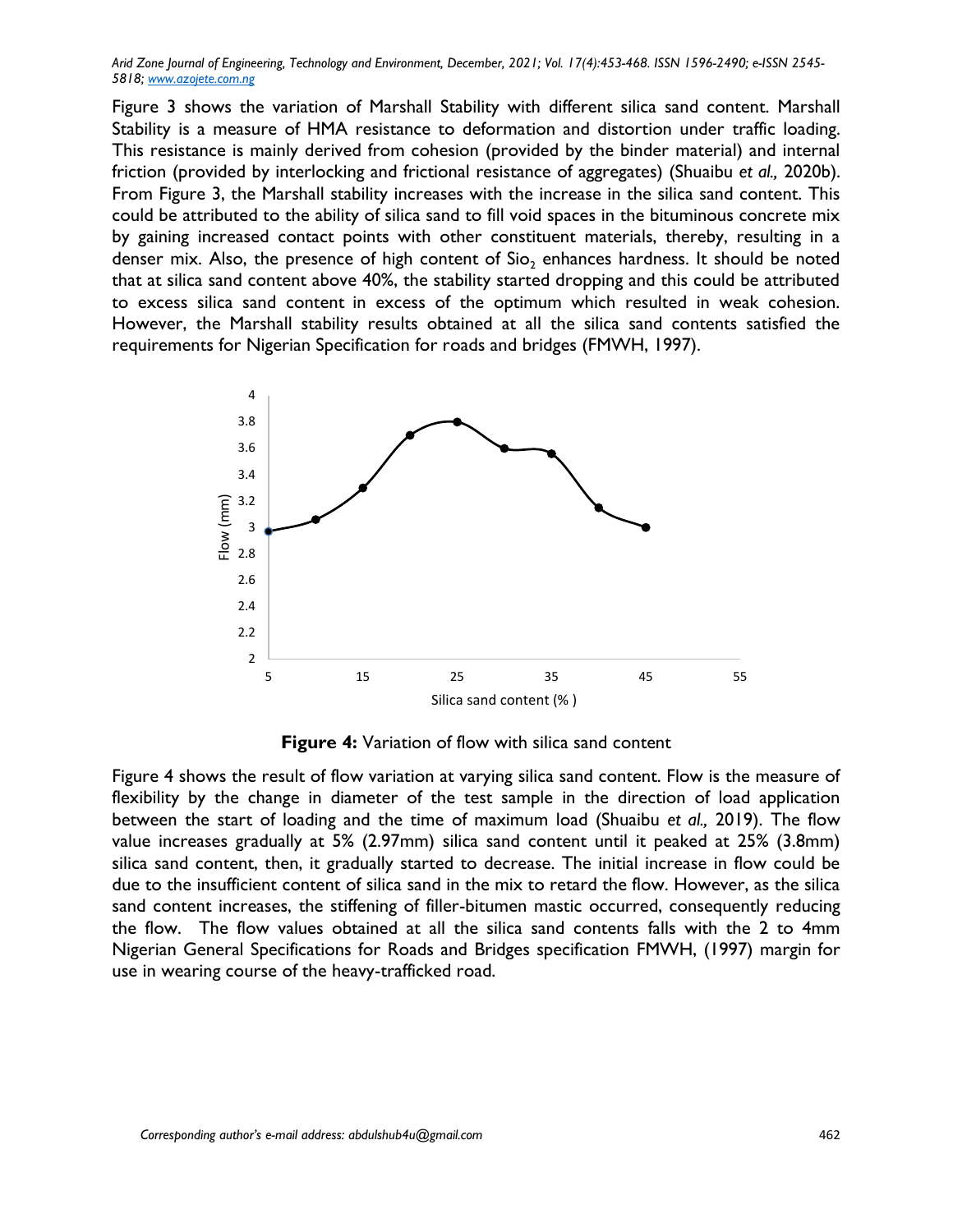

**Figure 5:** Variation of Void in the Mix (VIM) with silica sand content

Figure 5, show the variation of void in mix (VIM) at different silica sand contents. The void in mix increases gradually from 5% silica sand until it peaked at 25% silica sand content then gradually started decreasing. This initial increase could be attributed to silica sand particles' having greater ability to convert free bitumen to structural bitumen than Portland cement (P.C) particles. Structural bitumen here refers to the bitumen that fills the voids among filler particles. This conversion reduces the amount of free bitumen required to lubricate aggregates and fill inter-granular voids (Shuaibu *et al.,* 2020b). The reduction in percent air voids beyond 25% could be due to the sufficient filling of the void space between aggregates. It is important to note that a balance must be attained with the percentage air void content to achieve desirable engineering properties in service. The Nigerian General Specifications for Roads and Bridges specification FMWH, (1997) specifies a margin of 3 to 5% air void in mix, however, the values of VIM obtained at 25, 30 and 35% silica content does not meet this specification.



**Figure 6:** Variation of bulk density with silica sand content

*Corresponding author's e-mail address: abdulshub4u@gmail.com* 463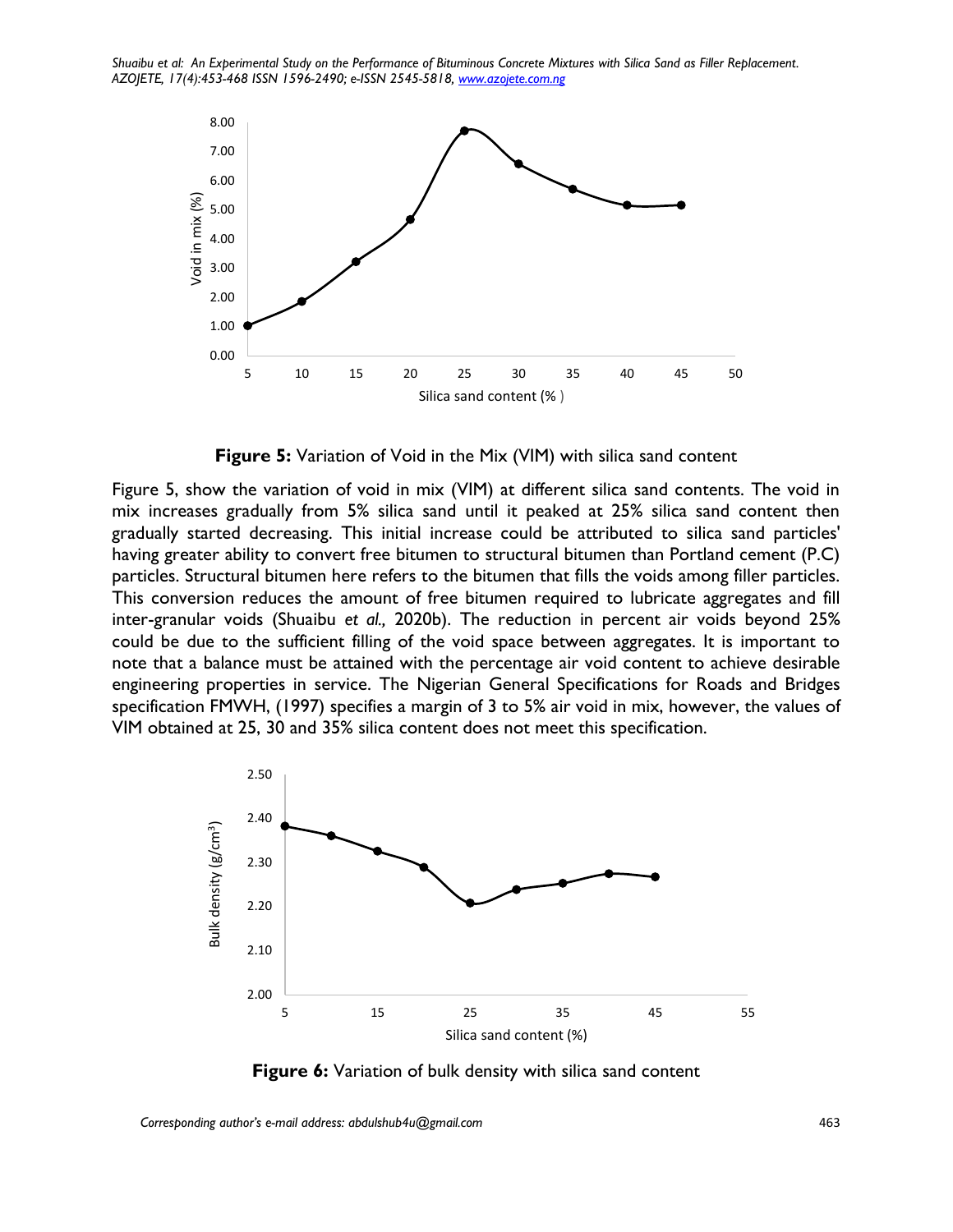Figure 6 show the result of bulk density at varying silica sand contents. The bulk density decreases with the increasing content of silica sand. The maximum value of bulk density recorded is  $2.38g/cm<sup>3</sup>$  at 5% silica sand content. The reduction in bulk gravity could be due to the lower specific gravity/large surface area (i.e higher volume) of the silica sand compared to that of cement (Shuaibu *et al.,* 2020a) . Silica sand has large surface area and it requires more binder for coating, hence, the bulk density dropped.



**Figure 7:** Variation of void filled with bitumen (VFB) with silica sand content

Figure 7 shows the result of VFB at varying silica sand contents. The void filled with bitumen VFB is defined as the portion of the volume of void space between the aggregates particles that is occupied by the effective bitumen (Shuaibu *et al.,* 2020c). The void filled with bitumen decreases as percentage replacement of silica sand increases and this is because the particles of the silica sand take up the effective bitumen and in turn reduces it. Only the VFB results obtained at silica sand contents of 5, 10, 15 and 20% conformed to the Nigerian General Specifications for Roads and Bridges specification FMWH, (1997) of 75 to 82% for use in wearing course.



**Figure 8:** Variation of voids in mineral aggregate (VMA) with silica sand Content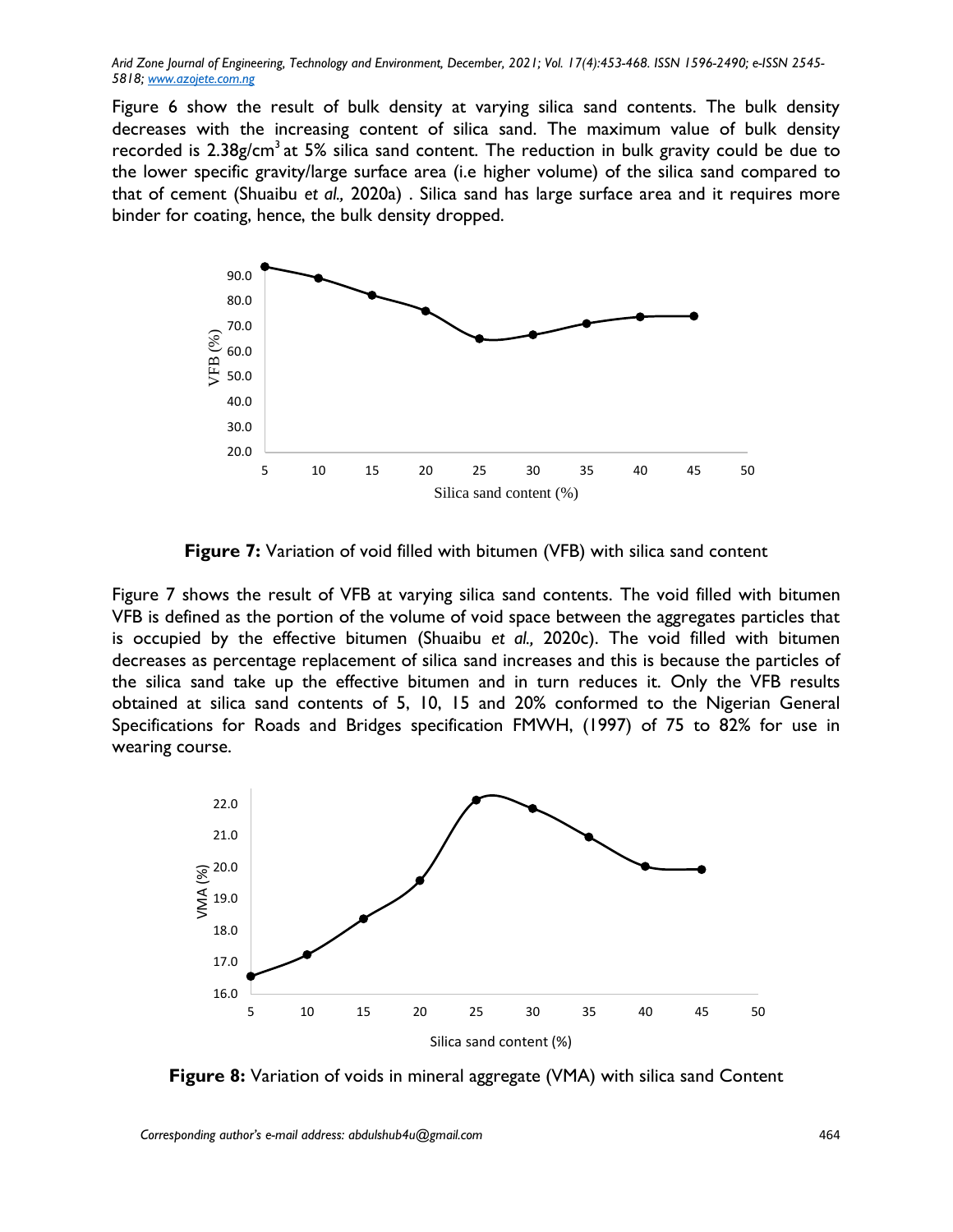Figure 8 shows the results of void in mineral aggregate with silica sand content. Voids in mineral aggregate (VMA) is bituminous concrete design parameter that defines the sum of the volumes of air voids (voids in total mix) and the unabsorbed bitumen (effective binder content) in a compacted bituminous concrete sample (Shuaibu *et al.,* 2020b). Minimum requirements on VMA are set to ensure that sufficient voids are present in the compacted mix to avoid durability problems. The VMA aggregates increases gradually from 5% silica sand content, peaked at 25%, and gradually decreased. The later decreasing trend observed in VMA is due to the ability of silica sand to fill up spaces between the mineral aggregates.

#### **4. Conclusions**

From the results of the experimental study, the following conclusions can be deduced;

i. The preliminary test conducted on bituminous concrete constituent materials (cement, fine and coarse aggregates, bitumen) conforms to the ASTM and BS code specifications, therefore, adjudged suitable for the production of bituminous mixtures for wearing course.

ii. Oxide composition test conducted on silica sand confirmed that it is pozzolanic in group N or F, thus, can be used as an admixture in the bituminous concrete mix.

iii. Marshall stability results showed that of bituminous concrete mix containing up to 45% silica sand improved the stability value beyond 3.5kN specified by the code. Also, the flow values recorded at all silica sand contents are within the 2-4mm limits specified by codes.

#### **5. Acknowledgement**

The authors are sincerely grateful to the Department of Civil Engineering Department, Ahmadu Bello University, Zaria, Kaduna State, Nigeria for providing an enabling environment to carry out this research. The work described in this paper is not supported by any grant.

#### **Reference**

Akter, H. and Hossain, K. 2017. Influence of Rice Husk Ash and Slag as Fillers in Asphalt Concrete Mixes. American Journal of Engineering Research (AJER), 6(1): 303-311.

Asphalt Institute, 1997, Mix Design Methods for Asphalt, Manual Series No. 2 (MS-02). The Asphalt Institute. Lexington, KY.

ASTM C117 2017, Standard Test Method for Materials Finer than 75-μm (No. 200) Sieve in Mineral Aggregates by Washing, ASTM International, West Conshohocken, PA, USA.

ASTM C127, 2015, Standard Test Method for Relative Density (Specific Gravity) Absorption of Coarse Aggregate, ASTM International, West Conshohocken, PA, USA.

ASTM C128, 2001, Standard Test Method for Density, Relative Density (Specific Gravity), and Absorption of Fine Aggregate, ASTM International, West Conshohocken, PA, USA.

ASTM C618, 2005, Standard Specification for Coal Fly Ash and Raw or Calcined Natural Pozzolan for Use in Concrete, ASTM International, West Conshohocken, PA, USA.

ASTM D113 - 2007, Standard Test Method for Ductility of Bituminous Materials, West Conshohocken, ASTM International, Philadelphia, PA, USA.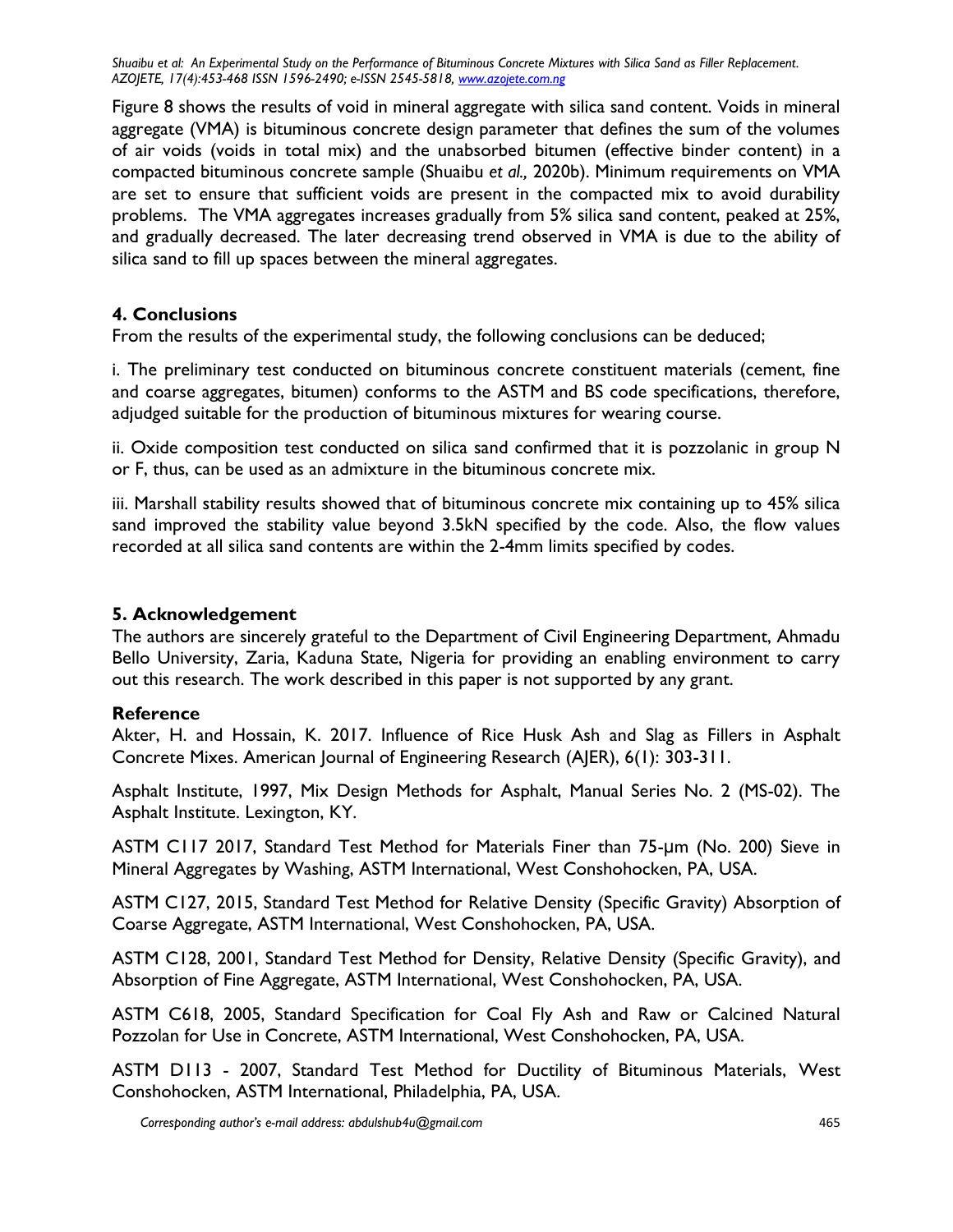ASTM D113, 2007. Standard Test Method for Ductility of Bituminous Materials. West Conshohocken, ASTM International, Philadelphia, PA, USA.

ASTM D2042 2015, Standard Test Method for Solubility of Asphalt Materials in Trichloroethylene, ASTM International, West Conshohocken, PA, USA.

ASTM D2042, 2015. Standard Test Method for Solubility of Bituminous Materials. West Conshohocken, ASTM International, Philadelphia, PA, USA.

ASTM D36 2006, Standard Test Method for Softening Point of Bitumen (Ring-and-Ball Apparatus), ASTM International, West Conshohocken, PA, USA.

ASTM D5, 2005, Standard Test Method for Penetration of Bituminous Materials. West Conshohocken, ASTM International, Philadelphia, PA, USA.

ASTM D70, 2003. Standard Test Method for specific gravity and density of asphalt binder (Pycometer method). West Conshohocken, ASTM International, Philadelphia, PA, USA.

ASTM D854, 2014, Standard Test Methods for Specific Gravity of Soil Solids by Water Pycnometer, ASTM International, West Conshohocken, PA, USA.

ASTM D92, 2005. Standard test method for flash and fire points by Cleveland Open Cup Tester. West Conshohocken, ASTM International, Philadelphia, PA, USA.

Boon Hoe, H., Sunnasee, P., Kok Hon, C., Byung Gyoo, K. and Sien Ti, K. 2014. Utilisation of Rice Husk Ash in Asphaltic Concrete Pavement. Advanced Materials Research, TransTech Publications, Switzerland, 1030-1032(961-964).

BS 812 110, 1990. Methods for Determination of Aggregate Crushing Value (ACV). British Standard Institution, London, United Kingdom.

BS 812 112, 1990. Methods for Determination of Aggregate Impact Value (AIV). British Standard Institution, London, United Kingdom.

BS 812 2, 1995. Methods for Determination of Density, Water Absorption, British Standard Institution, London, United Kingdom.

BS EN 933-1, 2012, Tests for Geometrical Properties of Aggregates. Determination of Particle Size Distribution, Sieving Method, British Standard Institution, London, United Kingdom.

BS EN 933-2, 1996 Tests for geometrical properties of aggregates. Determination of particle size distribution. Test sieves, nominal size of apertures, British Standard Institution, London, United Kingdom.

BS EN196-3, 1995, Methods of testing cement — Part 3: Determination of setting time and soundness, British Standard Institution, London, United Kingdom.

Burkowicz, A., Krzysztof Galos, K. and Guzik, K. 2020. The Resource Base of Silica Glass Sand versus Glass Industry Development: The Case of Poland, Multi-discplianry Publishing Institute, Basel, Switzerland.

Chukwu, P. 2019. Exposition on Silica Sand Reserves In Nigeria and Its Impact on Metallurgical Industries. COOU Journal of Physical Sciences, 1(2): 810-816.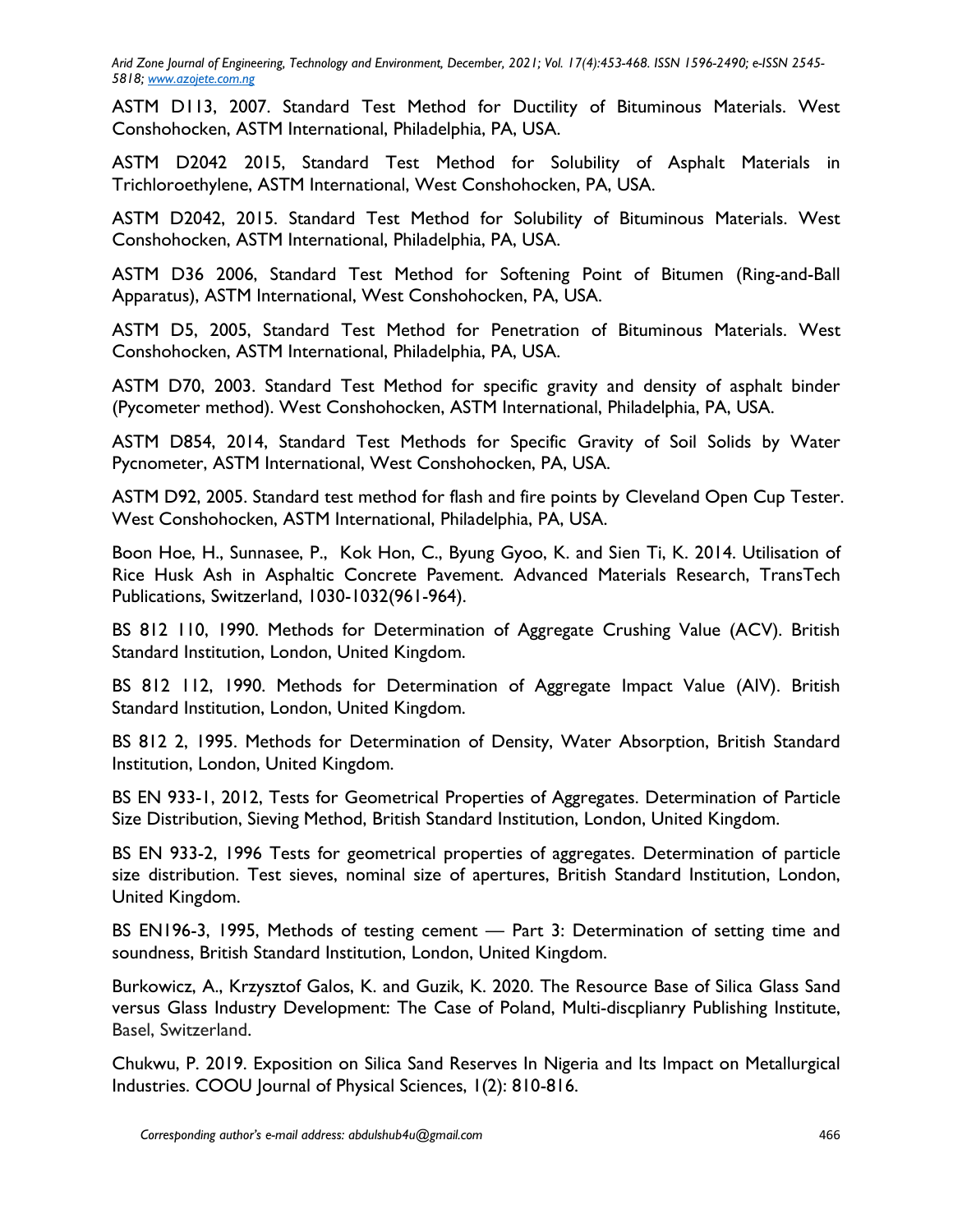Duvuna, GA. and Ayuba, A. 2015. A Study on Silica Sand Quality in Yazaram and Mugulbu Deposits for Glass Making. Nigerian Journal of Technology, 34(1): 109 – 112.*,* <http://dx.doi.org/10.4314/njt.v34i1.13>

FMWH, 1997. General Specifications for Roads and Bridge. Federal Ministry of Work sand Housing, Federal Republic of Nigeria. Abuja, Nigeria.

Langer, WH. 2003. A general overview of the technology of in-stream mining of sand and gravel resources associated potential environmental impacts, and methods to control potential impacts. U.S. Geological Survey Open File Report OF-02-153.

Mistry, R. and Roy, TK. 2016. Effect of using fly ash as alternative filler in hot mix asphalt. Perspectives in Science, 8: 307—309.

Mistry, R., Karmakar, S. and Roy, TK. 2018. Experimental evaluation of rice husk ash and fly ash as alternative fillers in hot-mix asphalt. Road Materials and Pavement Design, DOI:10.1080/14680629.2017.1422791.

Murana, AA. and Sani, A. 2015. Partial Replacement of Cement with Baggase Ash in Hot Mix Asphalt. Nigerian Journal of Technology, 34(4): 699-704.

ORN 19, 2003. A guide to the Design of Hot Mix Asphalt in Tropical and Sub-tropical Countries, Overseas Road Note 1. Berkshir, England

Otuoze, HS. and Shuaibu, AA. 2017. An Experimental Study on the Use of Polypropylene waste in bituminous mix. Nigerian Journal of Technology, 36(3): 677-685.

RMRDC, 2009. Survey Series 061 Raw materials Sourcing for Manufacturing in Nigeria  $4<sup>th</sup>$ Edition. Publishers: Raw Materials Research and Development Council, Abuja Nigeria.

Shuaibu, AA., Otuoze., HS., Mohammed, A. and Lateef, MA. 2019. Properties of asphalt concrete containing waste foundry sand (WFS) as filler material. Arid Zone Journal of Engineering, Technology and Environment (AZOJETE), 15(3): 662-677.

Shuaibu, AA., Otuoze, HS., Ahmed, HA. and Musa, B. 2020a. Experimental Study on the Use of Groundnut Shell Ash as Mineral Filler in Hot Mix Asphalt. Nigerian Journal of Engineering, 27(3), 61-68.

Shuaibu, AA., Umar, AM., Otuoze, HS., Mohammed, A. and Abba, AM. 2020b. Optimum Portland Cement-Guinea Corn Husk Ash Blend as Filler in Hot Mix Asphalt. Covenant Journal of Engineering and Technology, 4(2): 56 - 66.

Shuaibu, AA., Otuoze, HS., Iliyasu, I. and Maska, US. 2020c. Effect Of Oil Palm Mesocarp Fibre Ash (OPMFA) On The Strength Properties Of Hot Mix Asphalt. Journal of Science Technology and Education, 8(2), 330 - 350.

Simone, A., Mazzotta, F., Eskandarsefat, S., Sangiorgi, C., Vignali, V., Lantieri, C. and Dondi, G. 2017. Experimental application of waste glass powder filler in recycled dense grade asphalt mixtures. Road Materials and Pavement Design, 20(3): 592-607 DOI:10.1080/14680629.2017.1407818.